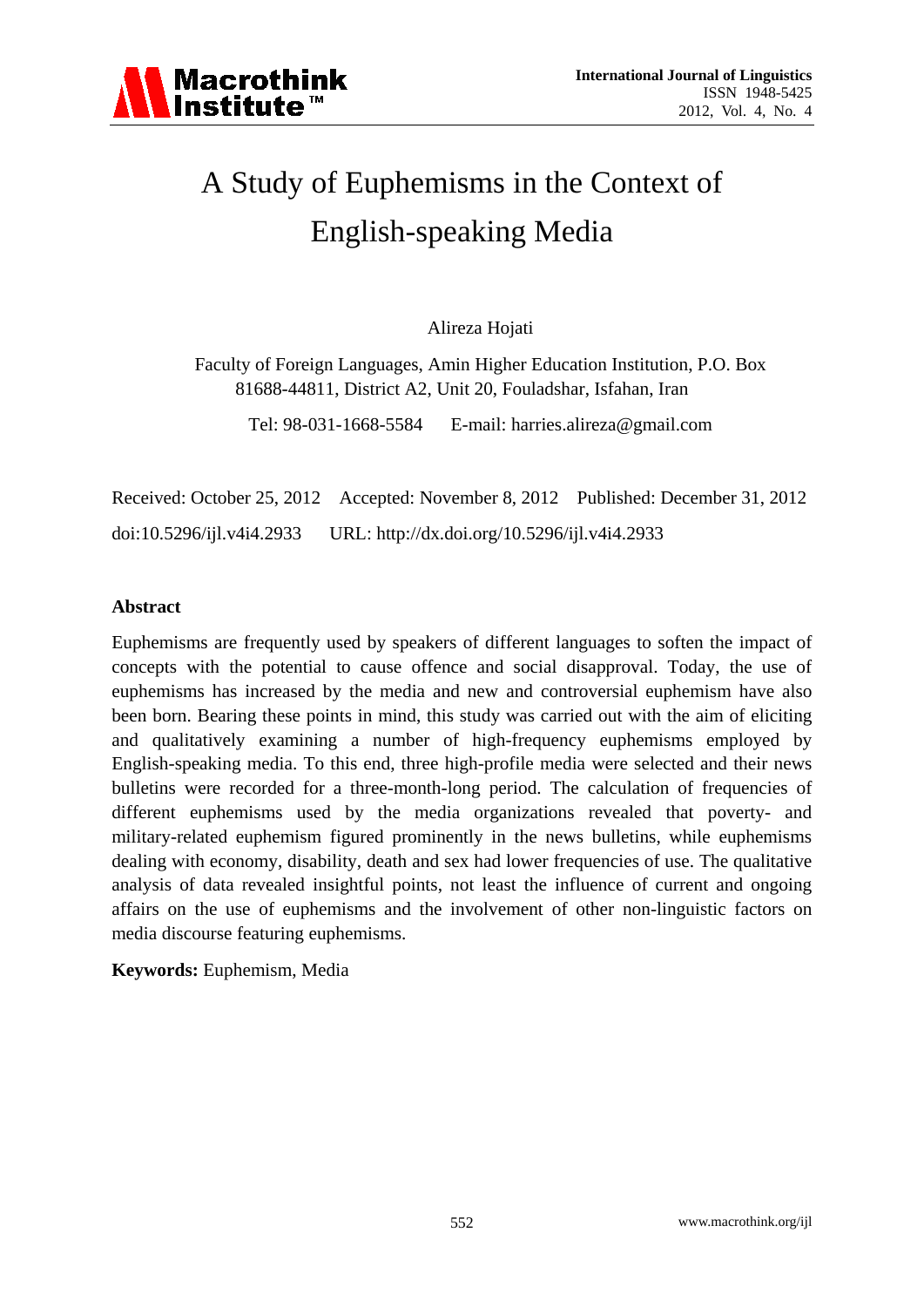

# **1. Introduction**

# *1.1 Definition of the Term*

The word "*euphemism*" has been succinctly defined by online Merriam-Webster Dictionary as "the substitution of an [agreeable](http://www.merriam-webster.com/dictionary/agreeable) or [inoffensive](http://www.merriam-webster.com/dictionary/inoffensive) expression for one that may offend or suggest something unpleasant" (2012). The examination of the word's etymology reveals that it is originally a Greek word with two parts, viz. "eu", which means "good", and "pheme", which means "speaking"(Online Etymology Dictionary(2012) ).

# *1.2 Use of Euphemisms*

Euphemisms can be found in most of the world"s languages and fulfill certain important functions in them. One of the most significant functions of euphemisms, according to Pavlenko(2006), is "to protect speakers from undesired emotional arousal"(p.260). Commenting on this function, Miller (1999) has pointed out that given the existence of concepts deemed too offensive to speak about in almost all the world"s languages, there exists a need for speakers of different languages to find roundabout, indirect and socially acceptable ways of referring to such concepts. According to him, euphemisms can fulfill this important function by sanitizing the language which the speakers use. Echoing this view, Mayfield (2009) has noted that euphemisms "sanitize and camouflage actions, things, or events that could appear unacceptable in light of professed values" (p.270). Further, Lim(2012) has indicated that euphemisms are commonly used in people"s daily speech and fulfill two functions in it, namely, toning done the nature of potentially offensive things which people need to mention and speak about, and neutralizing negative connotations associated with offensive entities.

There are many offensive and unmentionable things which euphemisms refer to. Death, war, intercourse, bodily functions and disability are some of the concepts to which euphemisms routinely refer (Stockwell (2002), Brind & Wilkinson(2008)).

# *1.3 Euphemisms and Deception*

Although the use of euphemisms for making unmentionable concepts mentionable and less offensive is generally considered a good and acceptable thing, there are serious objections to the use of such terms because they can also be used for deceiving people (Jackall (2009), Soles (2009)). In this connection, Lacone (2003) has commented that "euphemisms can also hide seemingly simple and straightforward words behind deceptive or overly complex ones" (p.60). Further, [LaRocque](http://www.google.com/search?hl=en&gbv=2&prmdo=1&tbm=bks&tbm=bks&q=inauthor:%22Paula+LaRocque%22&sa=X&ei=Cx2BUNPwHKaW0QWHwYDYBA&ved=0CB8Q9Ag) (2006), who focused on controversial aspects of some euphemisms, has noted that euphemisms which deal with political, military and commercial concepts can be particularly deceptive and controversial (2006). Safire(2008) has lent his support to this view and has added that apart from political, business and military euphemisms, environmental issues, which receive a lot of attention by both conservation groups and the mass media, have led to the birth of many euphemisms, many of which are misleading and highly debatable(2008).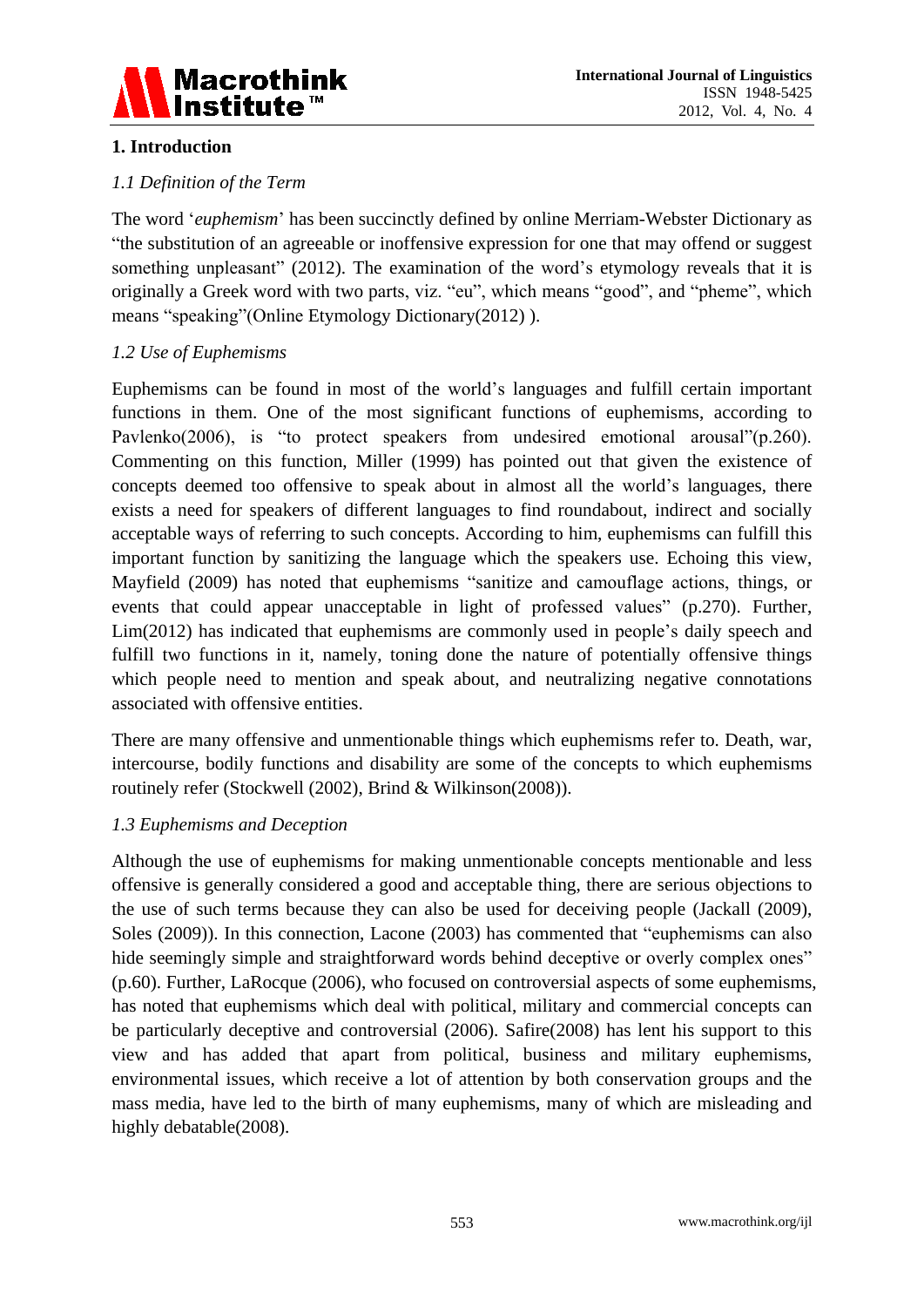

Some examples of controversial and misleading euphemisms include Richard Nixon"s use of "*plausible deniability*" to refer to "deception" (Ford(2004) ), the use of the word "*downsizing*" to refer to the act of laying off a substantial number of a company"s workers or employees (Lacone (2003) ), the use of the term "*collateral damage'* to denote civilian deaths in war situations (Sarioglu (2011) ), the employment of the term "*extraordinary rendition'* to refer to "kidnapping followed by torture" (Trivers (2011) ), and the use of the term "*enhanced interrogation*' to refer to torture (Nunberg (2009)).

# *1.4 Euphemisms, Media and Language Learners*

The English-speaking media, including newspapers, magazines and satellite television and radio channels, routinely employ a large number of euphemisms (Mercer(2002), Coleman (2007), McArthur(2005) ). Further, these media are becoming increasingly available to EFL/ ESL learners and are being increasingly used in different ESL/EFL settings for educational purposes (Chan, Chin & Nagami (2011) ). As a result, today"s EFL/ESL learners have a lot of exposure to different types of euphemisms, regardless of whether the devote particular attention to them or treat them as typical words. Besides, even discerning learners who devote special attention to euphemisms are very likely to have difficulty interpreting and making sense of them. In this regard, Roe, Burns & Smith (2011) have commented that euphemisms and figurative language pose significant problems for foreign language learners since they often lack the background knowledge needed for making sense of euphemisms and words used figuratively in different contexts.

Echoing the views of the above-mentioned authors, Hammond & Bransford (2012) have noted that euphemisms can pose problems such as confusion and failure to adequately interpret information not only for language learners, but also for language teachers. Given this, the authors have emphasized the need for preparing today"s language teachers for coping with the many complexities of language-teaching, including those dealing with euphemisms, in a rapidly changing world with a rapidly changing language landscape (2012).

The most radical proposal in relation to euphemisms has been put forward on the website [http://esl.yourdictionary.com/euphemism-lessons.html.](http://esl.yourdictionary.com/euphemism-lessons.html) According to an article entitled "*Euphemism Lessons'*, which is available on the foregoing website, there is a need to develop language lessons which focus exclusively on English euphemisms and adequately introduce them and important points surrounding them to non-native learners of English. According to this article, the design and development of such lessons can be one of the most beneficial ways of helping English language learners.

Bearing all of the above points in mind, there is a need for the devotion of more scholarly, research and pedagogical attention to commonly-used euphemisms in the English-speaking media.

# **2. Purpose of the Study**

The aim of this study is to identify and examine frequently-used euphemisms featuring in English-speaking media. Bearing in mind the use of numerous euphemisms and euphemistic expressions by the many English-speaking media, the scope of the study is confined to news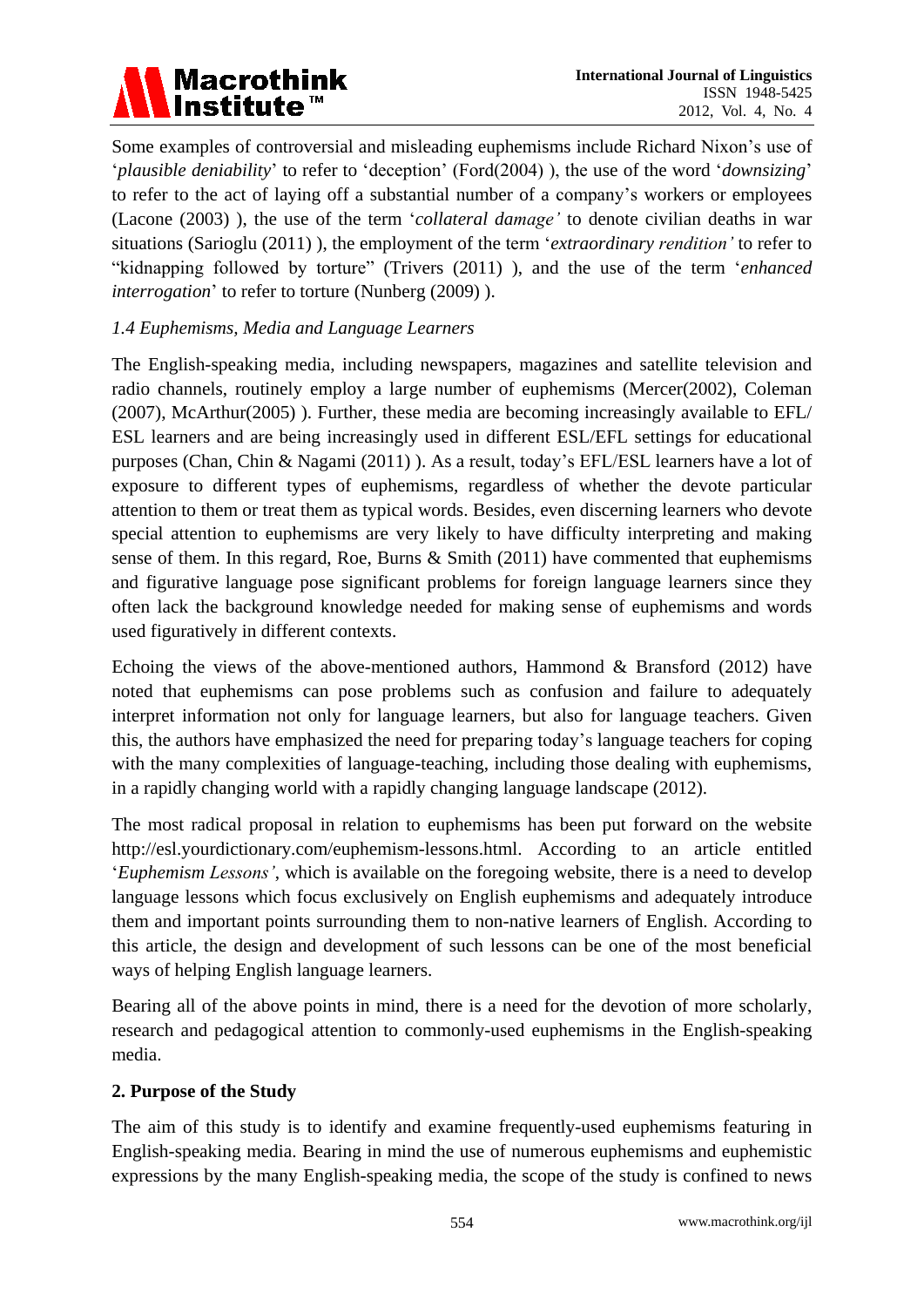

bulletins of a limited number of high-profile English-speaking television channels during a fairly short period of time. Further, the study aims to come up with pedagogical points and recommendations associated with the findings.

# **3. Methodology**

## *3.1 Materials*

To collect the data needed for this study, the researcher used materials featuring in a number of 30-minute news bulletins of three internationally influential and reputable satellite television channels. The channels used were *BBC World News*, *AlJazeera English* and *France 24 English*.

## *3.2 Procedures*

The researcher used a small recording device to record one 30-minute news bulletin from each of the foregoing news channels every other day for a three-month-long period between August 1th and November 1th, 2012. The news bulletins were selected on a random basis at different times of the day (early-morning, mid-morning, mid-day, early afternoon, evening, mid-night). Throughout the data-collection period, the researcher checked the voice quality of recorded materials to make sure what was being recorded was quite audible and suitable for the subsequent data-analysis procedures.

### *3.3 Data Analysis*

In order to analyze the data collected from the news bulletins, the researcher first listened to each bulletin three times in order to identify euphemisms used in it by new casters, correspondents, analysts and commentators whose words featured in it. After the identification of all the euphemisms used, the researcher calculated their frequencies and subjected the most frequent ones to further analysis.

For the qualitative analysis of frequently-used euphemisms, the researcher consulted a number of books and online sources, especially the most recent ones, to explore the meanings, connotations and possible controversies surrounding the frequently-employed euphemisms.

### **4. Results**

The following tables present the study"s results.

Table 1.4. Military euphemisms used by the three news channels and frequencies of their use

### Descriptive Statistics

| Euphemism                | Frequency of Use |
|--------------------------|------------------|
| Friendly fire            | 53               |
| Collateral damage/deaths | 62               |
| Nuclear deterrent        | 56               |
| <b>Soft Target</b>       | 68               |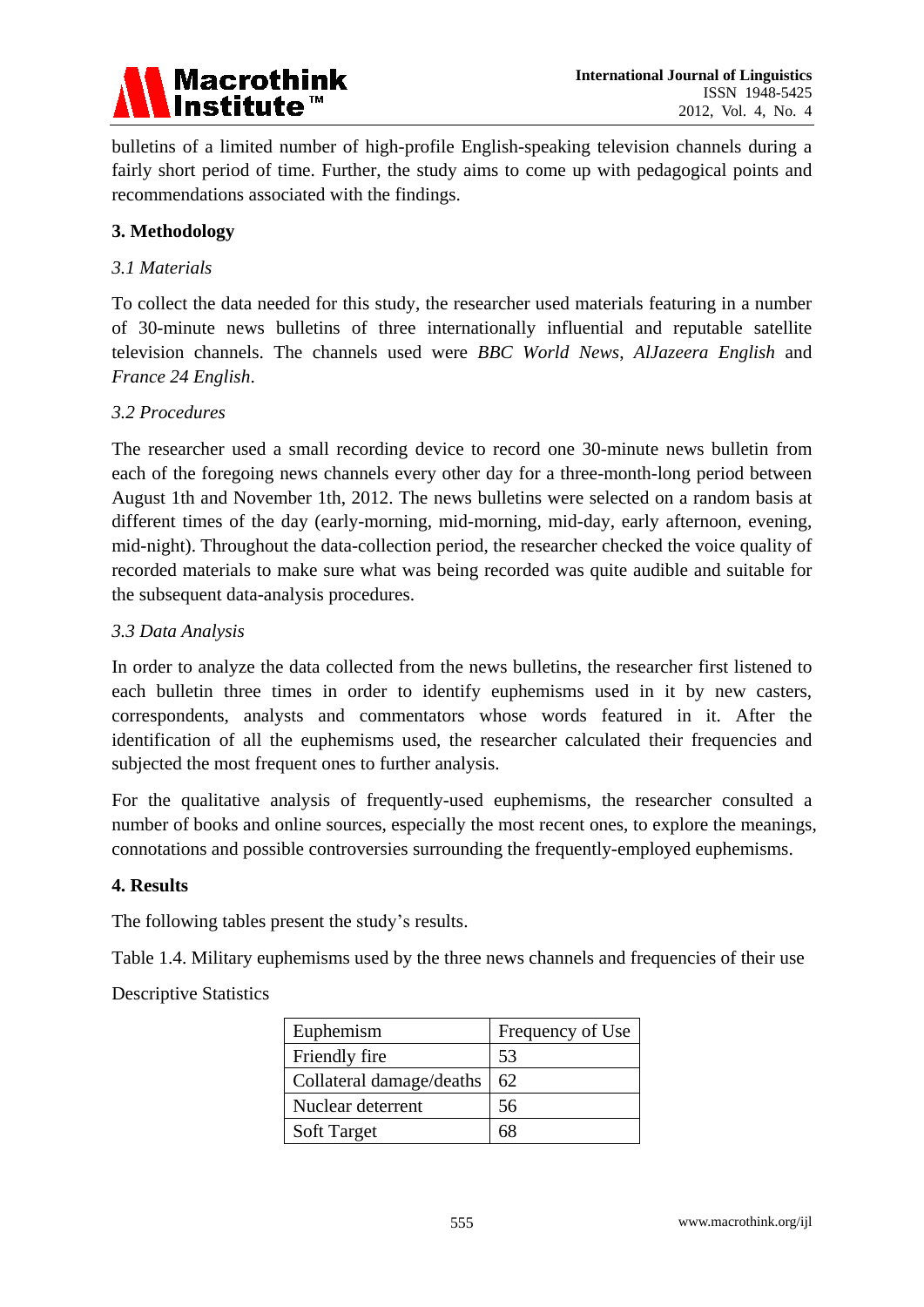

Table 2.4. Economy-related euphemisms used by the three news channels and their frequencies

Descriptive Statistics

| Euphemism       | Frequency of Use |
|-----------------|------------------|
| Between jobs    | 46               |
| Downsizing      | 58               |
| Negative growth | 0 <sub>1</sub>   |

Table 3.4. Disability-related euphemisms used by the three news channels and their frequencies

Descriptive Statistics

| Euphemism                             | Frequency of Use |
|---------------------------------------|------------------|
| People/Those with limited ability     | 14               |
| Physically challenged person/s/people |                  |
| $\ldots$ -impaired person/s/people    |                  |

Table 4.4. Sex-related euphemisms used by the three news channels and their frequencies

Descriptive Statistics

| Euphemism              | Frequency of Use |
|------------------------|------------------|
| Privates/Private parts | 12               |
| (Illicit) Affair       | 35               |
| Liaison                | 14               |
| Sleep together/with sb |                  |
| F Word                 | 9                |
| C-word                 | −                |

Table5.4. Death-related euphemisms used by the three news channels and their frequencies

Descriptive Statistics

| Euphemism           | Frequency of Use |
|---------------------|------------------|
| Pass away           | $\Omega$<br>ΟŹ   |
| Final resting place | $\cap$<br>،  ے   |

Table 6.4. Poverty-related euphemisms used by the three news channels and their frequencies

#### Descriptive Statistics

| Euphemism                     | Frequency of Use |
|-------------------------------|------------------|
| Live in reduced circumstances |                  |
| Financially challenged        |                  |
| Disadvantaged                 |                  |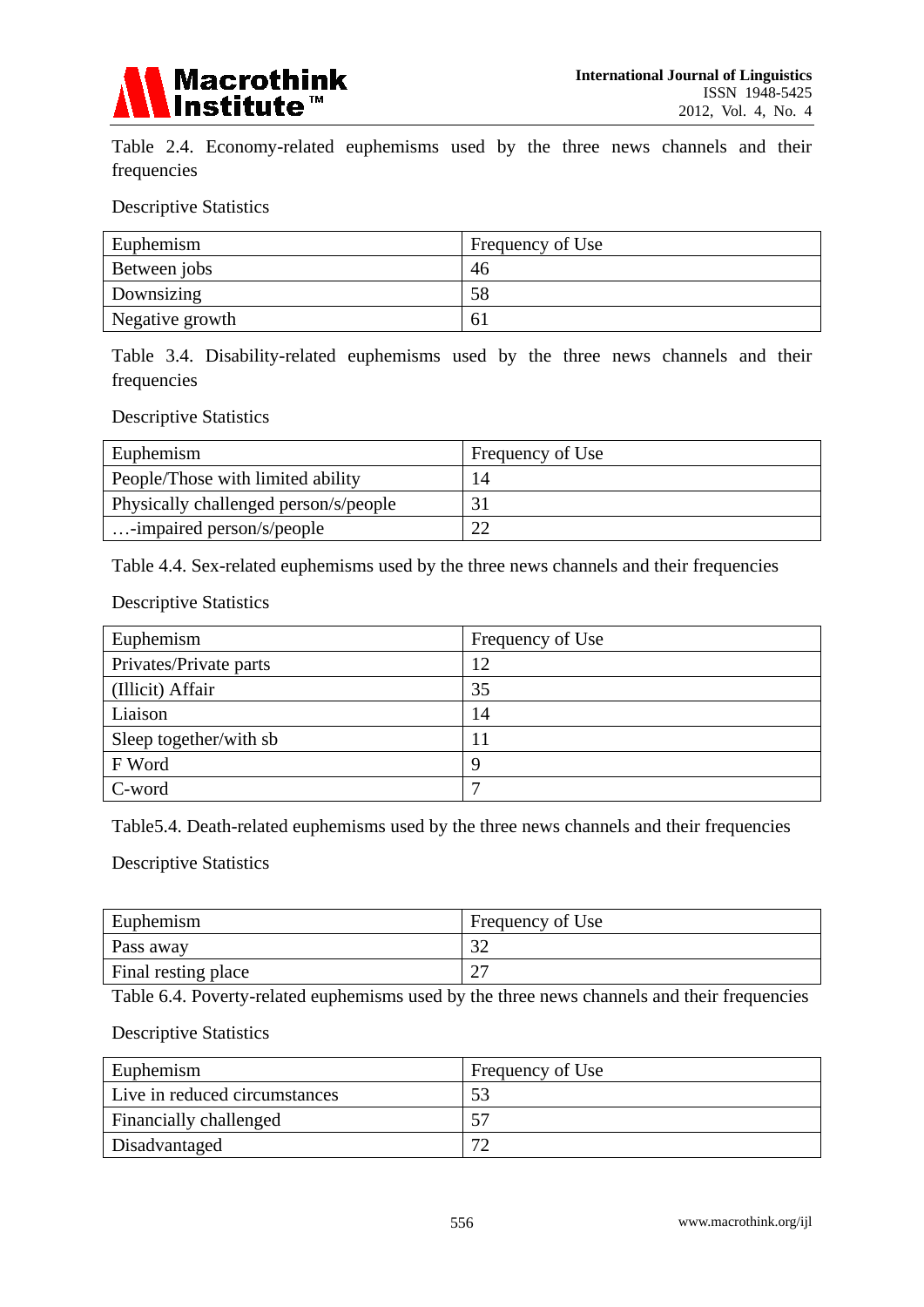

Table 7.4. Summary table which summarizes frequencies of use of each category of Euphemisms

Descriptive Statistics

| Category of Euphemisms        | Total Frequency of Use |
|-------------------------------|------------------------|
| Military euphemisms           | 239                    |
| Economy-related euphemisms    | 165                    |
| Disability-related euphemisms | 67                     |
| Sex-related euphemisms        | 88                     |
| Death-related euphemisms      | 59                     |
| Poverty-related euphemisms    | 182                    |

## **5. Discussion and Conclusions**

At the beginning of this section, the aims being pursued by this study ought to be repeated. As mentioned previously, the first aim of the current study was to identify frequently-used euphemisms employed by three high-profile international news channels. The second aim was to examine the most frequently-employed euphemisms qualitatively. Tables of the "Results" section help determine which euphemisms have had high frequencies of use and which ones can be regarded as the most frequently-used euphemisms.

As table 1.4. shows, although all the four military euphemism had high frequencies of use, two of them, viz. "*soft target'* and "*collateral damage'* were used more frequently than others(68 and 62 respectively).

According to figures presented in table 2.4. "*negative growth'* had the highest frequency of use (61), followed by "*downsizing*", whose frequency of use was (58), in the category of economy-associated euphemisms.

Based on data presented in table3.4., euphemisms "*physically-challenged person/s'* and *'…-impaired person/s'* had the highest frequencies of use in the category of disability-associated euphemisms,(31) and (22) respectively.

Table 4.4. illustrates that there were appreciable numerical differences associated with the frequencies of sex-linked euphemisms. In this category, "*illicit affair'* had the highest frequency of use(35). Other euphemisms of this category, however, had substantially lower frequencies of use. "*Liaison*", the second most frequently-used euphemism of the category, for instance, had the frequency of (14).

Table5.4., which provides information on death-associated euphemisms, shows that both euphemisms of this category had similar frequencies. However, one of them, viz. "*pass away*", was used more frequently than the other one.

Table 6.4., which deals with the category of poverty-associated euphemisms, indicates that all the three euphemisms falling into this category had fairly high frequencies. However, one of them, viz. "*disadvantaged*", was used more frequently than others. In fact, the foregoing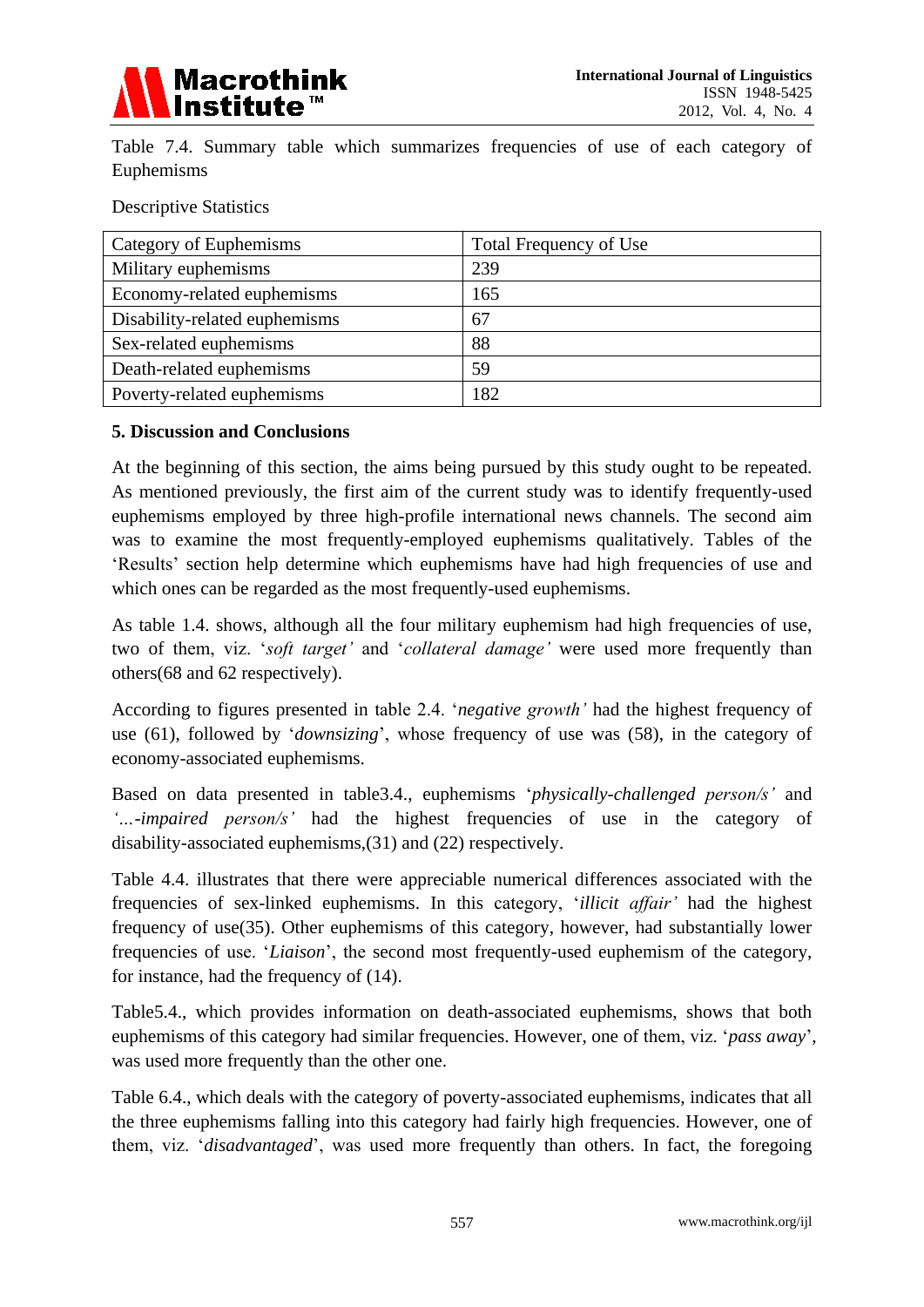

euphemism had the highest frequency of use among all the euphemisms of the six categories discussed above.

Table 7.4., which summarizes other tables' data, reveals that, overall, military euphemisms and poverty-linked euphemisms had the first and second highest frequencies of use respectively. What is notable is that military euphemisms were used appreciably more frequently than poverty-related euphemisms, but, one poverty-linked euphemism had the highest frequency of use among euphemisms of all the six categories in question.

To qualitatively interpret the data discussed presented above, a number of points have to be taken into account.

The first point is that all the euphemisms the current study focused on were taken from three international English-speaking mass media. All the three media associations in question were either Western (BBC World News and France 24 English), or Western-leaning (AlJazeera English). The affiliations and leanings of these media organizations,

which have been repeatedly accused of media bias(Jeffries(2010), Darwish(2010), Palmegiano(2012)), have no doubt affected the discourses used by their news-casters, correspondents, commentators and guests from whose words research data were collected.

The second point is that, as table 7.4. illustrates, a fairly large number of euphemisms were used by the three fore-mentioned media organizations' television news bulletins, which corroborates Grillo(2005)'s words on the frequent employment of euphemisms, both innocuous and potentially deceptive ones, by the English-speaking media.

The third point is that, given researcher's use of news bulletins' materials for data collection, all the euphemisms elicited and analyzed were the ones dealing with current affairs, unfolding developments and ongoing situations and crises associated with the three-month period during which the data were collected. This partly accounts for the use of a large number of military and economy-associated euphemisms.

With regard to the category of military euphemisms, most of the high-frequency euphemisms were directly related to the ongoing crisis in Syria, some were related to military violence in parts of Mali and Sudan, and a small number were linked to sporadic violence and armed clashes in Pakistan, Afghanistan, Libya and Egypt.

In relation to category of economy-related euphemisms, high-frequency euphemisms were all related to the unfolding economic crisis in Europe and the United States as well as its repercussions in Asia and emerging countries.

As with the category of poverty-related euphemisms, the most high-frequency euphemism, viz. "*disadvantaged*", was used many times because of the deteriorating state of the global economy and its undesirable consequences, especially unemployment and rising poverty, in different countries all across the world.

What the discussion of the findings illustrates, and has already been highlighted, is that the time period during which research data were collected and the type of media materials used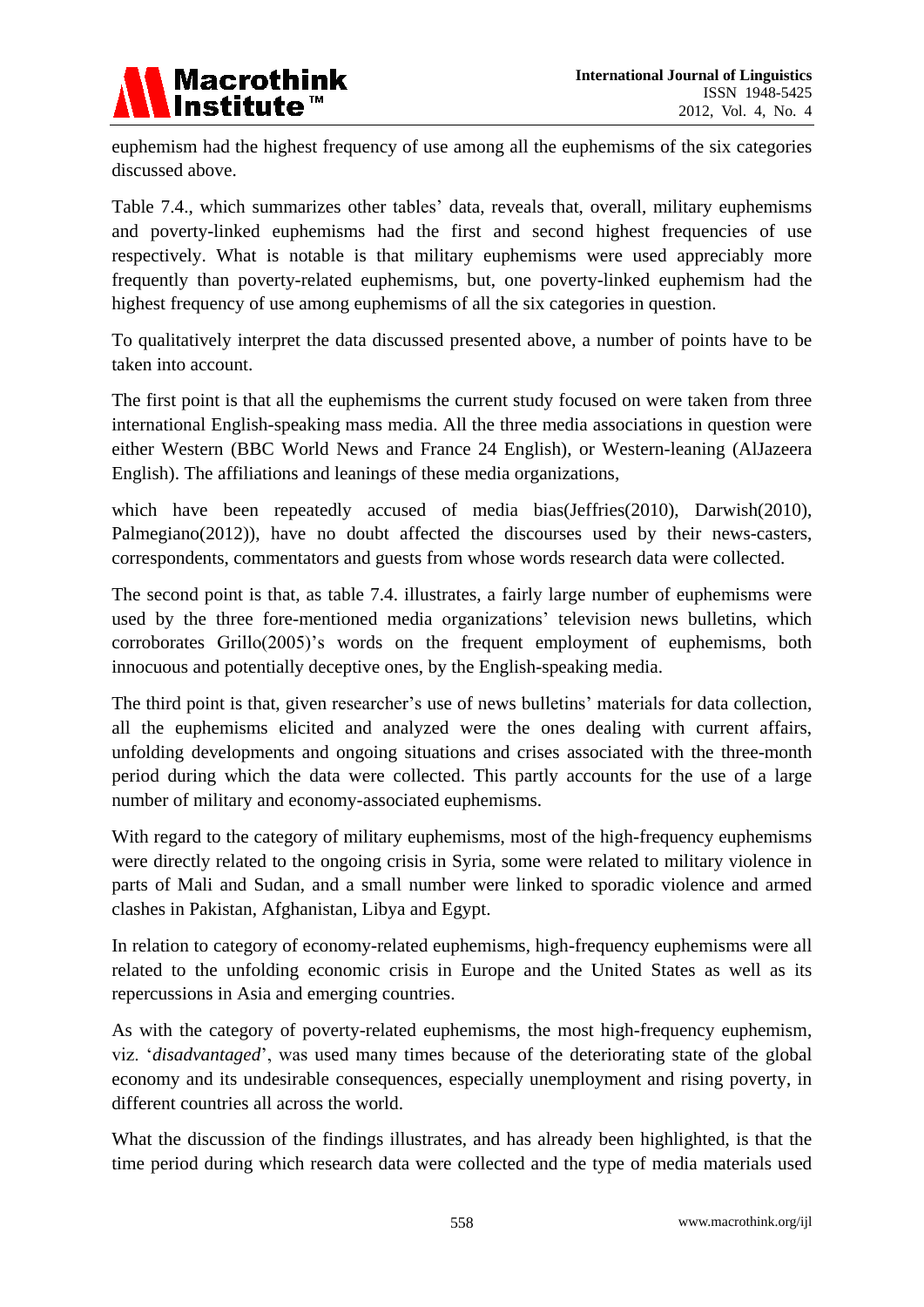

for data-collection purposes have had a significant impact on the study"s findings. The time period for data-collection of this research was characterized numerous military and financial incidents and developments which received extensive media coverage, and it explains why euphemisms associated with these issues were used far more frequently than euphemisms relating to other categories. So, it has to be said that if the study"s data collection part had been carried out during another time period, the euphemisms' frequencies, and consequently the study"s findings, could have been different. Therefore, there is a need for future research to pick over this topic and use more diverse media materials during longer periods in order to enrich this line of research.

This study is inevitably linked in various ways to some other areas and lines of research not least Discourse Analysis and Critical Discourse Analysis. So, the findings can be examined from these perspectives as well.

What needs to be highlighted here is that media discourses, which are far from neutral (Ott & Mack(2009)), are influenced by a large number of factors not least the leanings and affiliations of different media organizations and their funders(Nasser, Berlin & Wong(2011). Therefore, the type of discourse used by one media outlet can be profoundly influenced by such factors and become very different from the type of discourse another media association uses in its coverage of news. In this study, as was stated earlier, all the research data were collected from three media organizations with strong Western or Western-leaning affiliations and stances. Given this, and the fact that media discourses are so powerful these days that can even ideologize the language used in different media (Milani(2010) ), it has to be acknowledged that the study"s findings have been deeply influenced by the biased and ideologized discourses employed by the news sources used.

Yet another point which must be mentioned in this part is that some of the euphemisms used by different media are controversial and divisive, so much so that there are profound disagreements as to their use and potential for deception. A clear example is the frequent use of "*humanitarian/armed intervention'* by the Western media to refer to attempts by some Western countries to get directly involved in other countries' military crises or civil wars. The term, which might seem quite innocuous and acceptable, can harbor a lot of controversial and unpleasant things behind its veneer and, therefore, its use by the Western media, deserves scholarly attention and scrutiny from the perspective of Critical Discourse Analysis. Given the controversiality and severely divisive political aspects associated with the foregoing euphemism, despite its frequent use by the three media used for data-collection, it was excluded from the study. This divisiveness also holds true for the military euphemism "*collateral damage/deaths'*, which, as this study shows, had a high frequency of use. It has been used many times by warring parties to mildly refer to the allegedly unintentional infliction of harm to non-combatants in war situations. The United States, NATO and Israel have all made use of this euphemism many times [\(Schmidl\(](http://www.google.com/search?hl=en&tbo=1&tbm=bks&tbm=bks&q=inauthor:%22Erwin+A.+Schmidl%22&sa=X&ei=STqIUJz7Oeas0QWu-oCwBA&ved=0CBoQ9Ag)2000)) and, therefore, it has become a doubly controversial euphemism too. It is hoped that given the increasing use of euphemisms, especially controversial ones, by different media with different leanings and affiliations, future research will focus on such terms and expressions and analyze them from,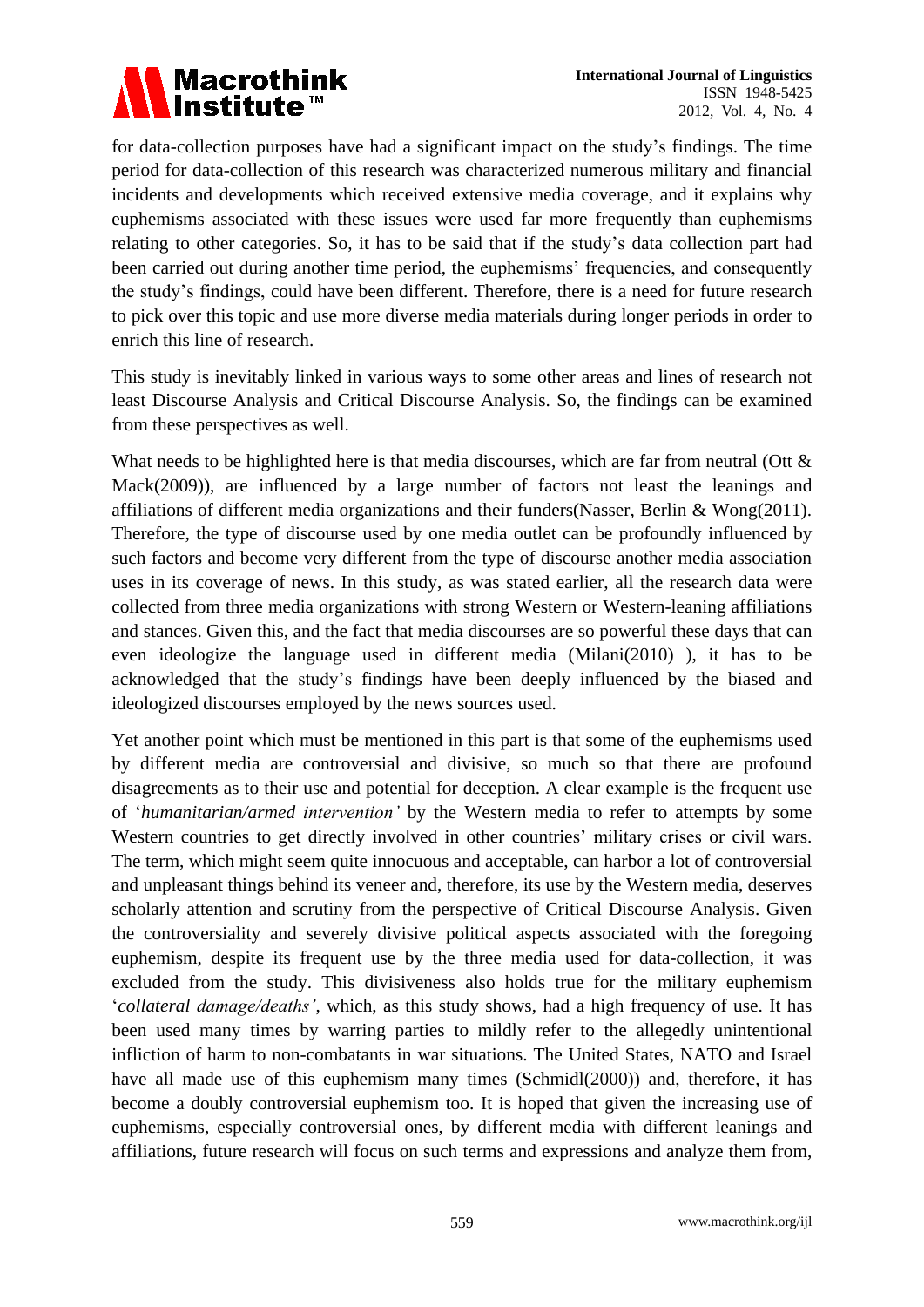

among other perspectives, Critical Discourse Analysis and Media Discourse Analysis points of view.

The final point is that, given the complexities and controversies inextricably linked with euphemisms, they deserve more pedagogical attention. Perhaps the radical notion of designing courses exclusively dealing with euphemism is not a popular or feasible one, but, given the exposure of many ESL/EFL learners to media materials and the use of these materials for language-learning purposes, there is a need for the clarification, explanation and critical examination of euphemisms with high frequencies of use by the English-speaking media in ESL/EFL classes.

## **6. Concluding Remarks**

As this paper reveals, euphemisms often function as a double-edged sword. Although they can be used for legitimate and justifiable purposes, they can also be used for the utterly reprehensible purpose of deception. In our constantly-changing and increasingly inter-connected world, euphemisms have a special place and, as noted earlier, are widely coined and used by different political and military individuals and entities for rather dodgy reasons. The First Gulf War, the Balkans" War of the 1990s, the Iraq Invasion of 2003, the Gaza War of 2008-9, and the current war between Israel and Gaza militants have all given rise to the emergence and frequent use of euphemisms. It seems that with the changing military, political, economic and environmental landscape of our world, the linguistic landscape is also inevitably changed, and the international media, depending upon their affiliations and editorial policies, will continue to coin and peddle different euphemisms for both legitimate and illegitimate reasons.

The current Arab-Israeli conflict is perhaps a timely reminder of the use of euphemisms and the controversial issues inextricably linked with them. Israel"s use of terms such as "*surgical air strikes'* and "*taking out terror targets'*, which we have heard time and again from the English-speaking media, are good examples of terms which may be seen as euphemisms to which some may object.

Another current international development presenting us with good examples of euphemisms is the scandal surrounding the erstwhile Director of the CIA. The use of euphemisms such as "*inappropriate communications'* and "*private* affair" to refer to his displaying marital infidelity serve as other recent examples of euphemisms.

In today"s world, the proliferation of media organizations in all parts of the world and their biased discourses have worked hand in hand to lead to the unremitting bombardment of global citizens with euphemisms many of which they cannot make sense of adequately. So, it is necessary for future research to focus attention on the biased media discourse and euphemisms of media entities in the Middle East, Asia and Africa and shed more light on how news consumers are exposed to different euphemisms by different media. As for the area of language education, given that today"s teenagers and adults are largely savvy with the Internet and digital devices and have access to them, it is necessary for curriculum designers as well as language educators to raise the awareness of learners regarding euphemisms.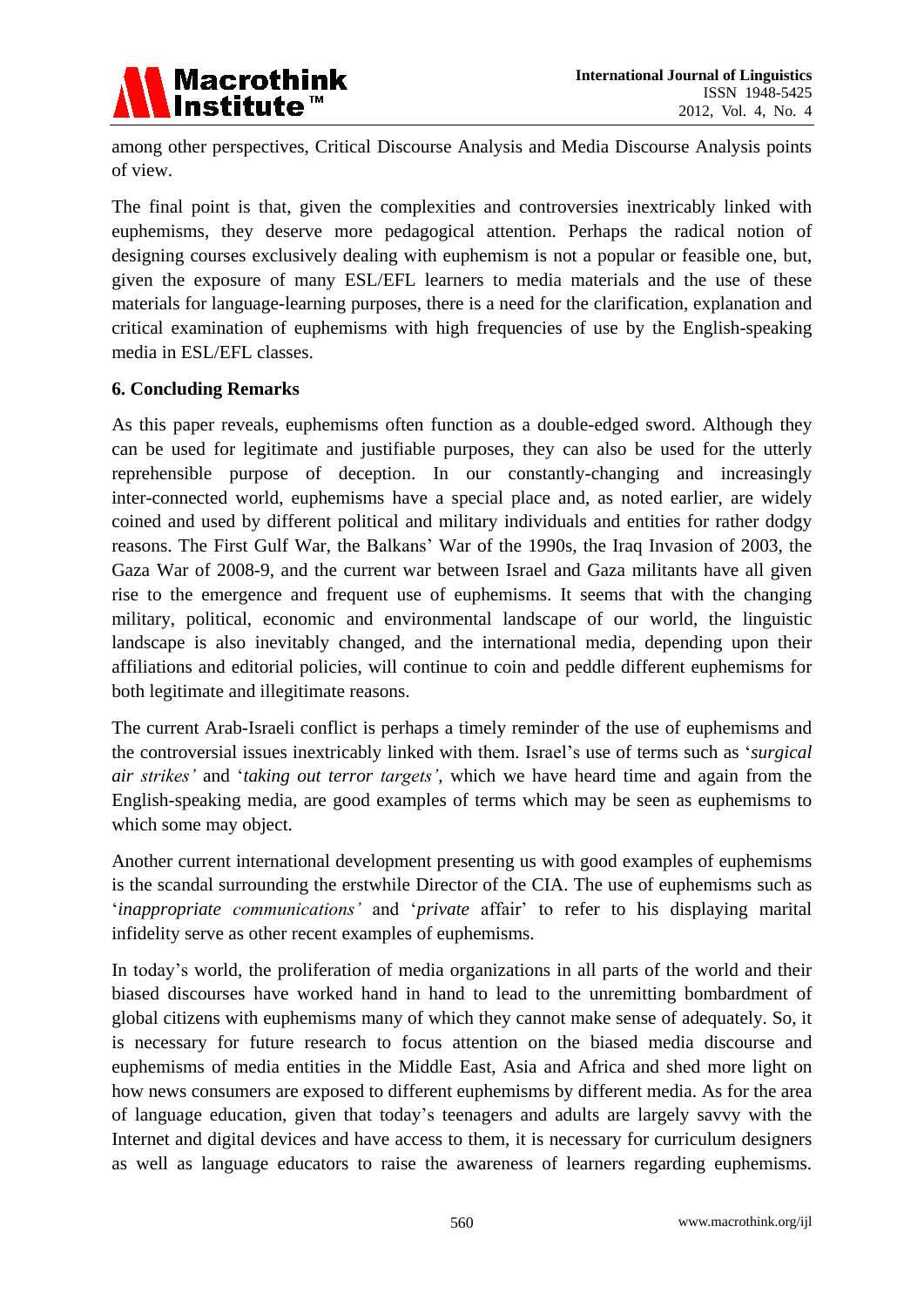

Perhaps a general introduction of euphemisms and the purposes they serve coupled with different examples of them can be the first effective step in this direction.

### **References**

Brind, J., & Wilkinson, T. (2008). *Funeral, Thanksgiving and Memorial Services*. London: Hymns Ancient & Modern Ltd.

Chan, W., Chin, K., & Nagami, M. (2011). *Media in Foreign Language Teaching and Learning*. Germany: Walter de Gruyter. http://dx.doi.org/10.1515/9781614510208

Coleman, R. (2007). *Blue Monday: Fats Domino and the Lost Dawn of Rock 'n' Roll.* The United States of America: Da Capo Press.

Darwish, A. (2010). [Translation and News Making in Contemporary Arabic Television.](http://books.google.com/books?id=qw6116rwLZ0C&pg=PA173&lpg=PA173&dq=AlJAZEERA+++accused++of++journalistic+bias&source=bl&ots=JxfSV8uI9n&sig=q3wxuM6HuB1Cnjv-ZVdCKsG10eY&hl=en) Australia: Writescope Publishers.

Ford, M. (2004). *Personal Power*. The United States of America: iUniverse.

Grillo, E. (Editor). (2005). *Power Without Domination Dialogism and the empowering property of communication*. Amsterdam: John Benjamins Publishing.

Hammond, L., & Bransford, J. (2012). *Preparing Teachers for a Changing World: What Teachers Should Learn and be Able to Do*. San Francisco: Wiley & Sons.

Jackall, R. (2009). *Moral Mazes: The World of Corporate Managers*. New York: Oxford University Press.

Jeffries, I. (2010). *Political Developments in Contemporary China*: A Guide. New York: Routledge.

Lacone, S. (2003). *Write to the Point: How to Communicate in Business With Style and Purpose*. The United States of America: Career Press. p.60.

LaRocque, P. (2000). *Championship Writing: 450 Ways to Improve Your Writing*. The United States of America: Marion Street Press, Inc.

Mayfield, M. (2009). *Thinking for Yourself*. The United States of America: Cengage Learning. p.270.

McArthur, T. (2005). *Concise Oxford Companion to the English Language*. New York: Oxford University Press.

Mercer, N. (2000). *Words and minds: how we use language to think together*. The United States of America: Routledge. http://dx.doi.org/10.4324/9780203464984

Milani, T. (2010). *[Language Ideologies and Media Discourse: Texts, Practices, Politics](http://books.google.com/books?id=RsQcG0dFFc8C&pg=PA183&lpg=PA183&dq=)*. Continuum International Publishing Group.

Miller, A. (Ed). (1999). *Perspectives on Evil and Violence: A Special Issue of personality and Social Psychology Review*. The United States of America: Routledge.